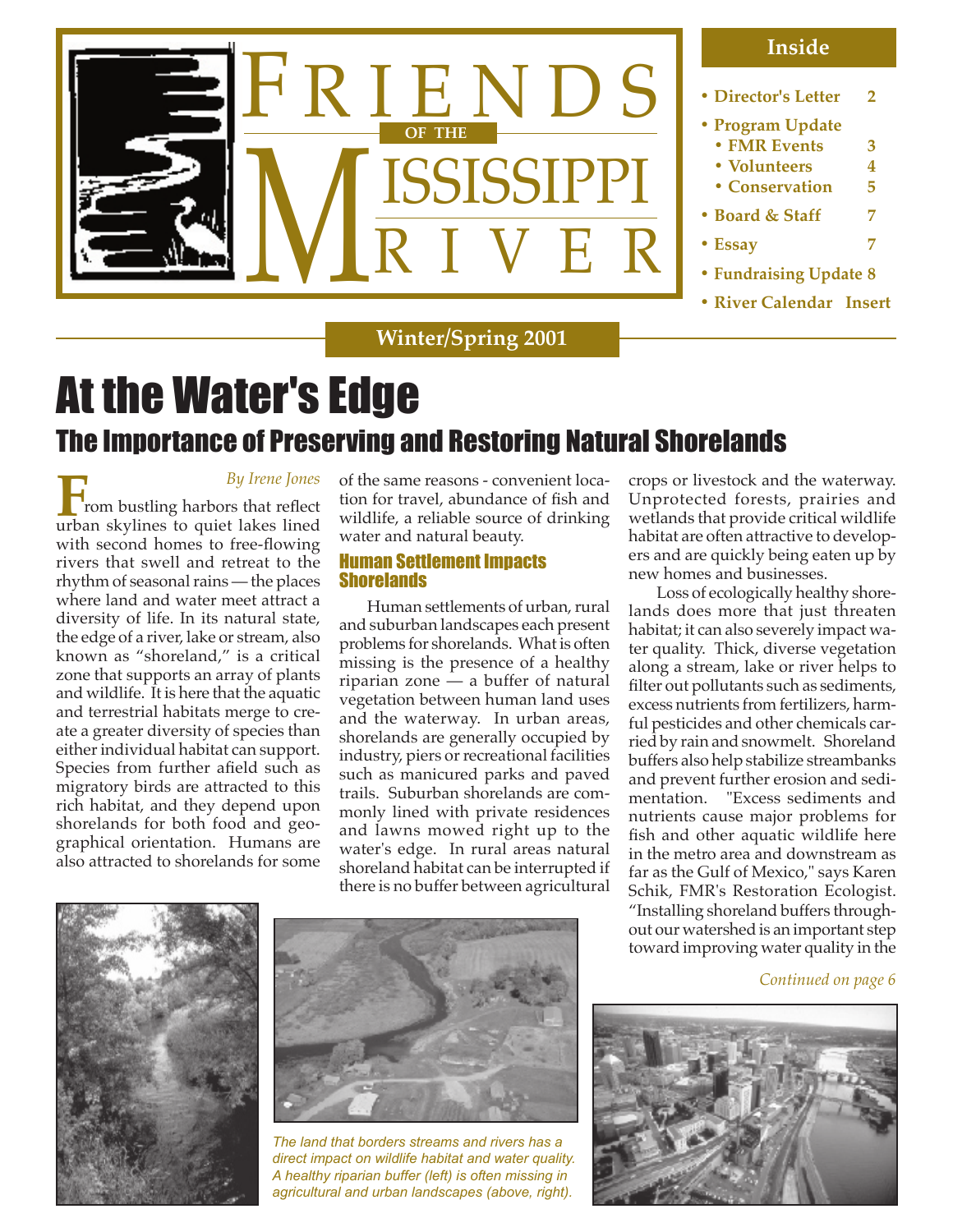

*46 East Fourth Street, Suite 606 St. Paul, MN 55101 Phone: 651/222-2193 Fax: 651/222-6005 E-mail: info@fmr.org Web: www.fmr.org*

#### *MISSION:*

Friends of the Mississippi River (FMR) advocates a new vision for the Mississippi, especially the river and its watershed in the Twin Cities metropolitan area. Through active leadership and education, FMR seeks to preserve and restore the river's fish and wildlife, its vital floodplains and scenic bluffs, its natural and cultural treasures, its beauty and its romance. We envision a river on which small boats are safe and welcome, to which we have clear and easy access and in which we can safely swim and fish. We envision a river that is cleaner, healthier, more alive and more inviting, a river no one can ignore or take for granted.

#### *BOARD OF DIRECTORS:*

Tina Smith, *Chair* George Dunn, *Vice Chair* Perry McGowan,*Treasurer* Cynthia Whiteford, *Secretary* John Anfinson Peter Gove Gunnar Isberg Hokan Miller Lynn Moratzka Ron Nargang Shelley Shreffler Lu Ann Stoffel Deanna Wiener

#### *STAFF:*

Whitney Clark*, Executive Director* Irene Jones, *Outreach Director* Tom Lewanski*, Conservation Director* Gabe Ormsby, *Office Manager* Kary Schumpert*, Stewardship Coordinator*

Alyssa Hawkins, *Education Coordinator* Karen Schik, *Restoration Ecologist*

#### *NEWSLETTER VOLUNTEERS:*

John Dicus, *Photography* Louise Jones, *Editing*  Roger Jones, *Photography* Lyndon Torstenson*, Photography*



*Whitney Clark, Executive Director*

inter in the natural communities along the great river is a time for hunkering down and storing energy. The plants and animals of the floodplains and bluffs have a seasonal cycle, and so does Friends of the Mississippi River (FMR). For the staff and board of FMR, winter is hardly a time of inaction—we are just as busy as ever—but it is a time for us to take stock of the things we've accomplished over the past year and lay our plans for the coming one. In that spirit, I offer my reflections on some of the highlights of 2000.

The year 2000 was a year of tremendous growth for FMR. We more than doubled our membership and grew our staff from four to seven.

The number of people FMR reached through our education and stewardship programs increased dramatically this past year. Our storm drain stenciling and watershed education project involved more than three thousand volunteers in a hands-on effort to protect water quality. Our expanded slate of Special Places Tours engaged 170 individuals for in-depth interpretation of some of the river's greatest natural and cultural treasures. And, of course, on July 22, our Third Annual Mississippi River Canoe Adventure drew more than 400 paddlers of all ages for a sun- and fun-drenched exploration of the only gorge on the world's third largest river.

I am also very proud of the work FMR has done over the past year to protect and restore riverfront lands. We added 18 landowners and more than

ecological restoration and<br>management.uork.on.oight 1,300 acres to our Heritage Land Registry. We began management work on eight sites along the river. And on May 20th, more than 350 volunteers pitched in to help restore rare prairie and oak savanna high above the river at Pine Bend Bluffs.

One final memory from 2000 is bittersweet. On April 13th, FMR held its annual meeting at the new Science Museum of Minnesota on

the bluff overlooking the river. At the meeting we awarded our first annual Friend of the River Award to Minnesota Fourth District Congressman Bruce Vento. Bruce was there to receive the award and was in peak form reminiscing with humility and good humor about some of his accomplishments on behalf of the river and the environment throughout his more than 30 years in public service. As most of you know, Bruce passed away on October 10, 2000. I am pleased we were able to recognize Bruce while he was alive. His passionate advocacy on behalf of public lands and environmental quality will be sorely missed.

 2001 we will launch an annual State of Looking ahead to 2001 we expect to continue growing the organization by adding new staff and board members. Our current programs will continue to evolve and we will be expanding our work into new areas. For example, in the Watershed Report to help citizens and public officials understand the issues and trends that affect the Mississippi and its watershed. We also plan to expand our work on watershed issues, focusing more on the effect of local land use decisions on water quality.

All this is possible because of you, the members, volunteers and partners of FMR. Together we have chosen one feature on this vast planet, one place which is home to us and sustains us. And we have decided to dig in and work together to leave this great river more whole than we found it. Thanks to all of you who are part of this. I look forward to our continued partnership!

**Letter from the Director**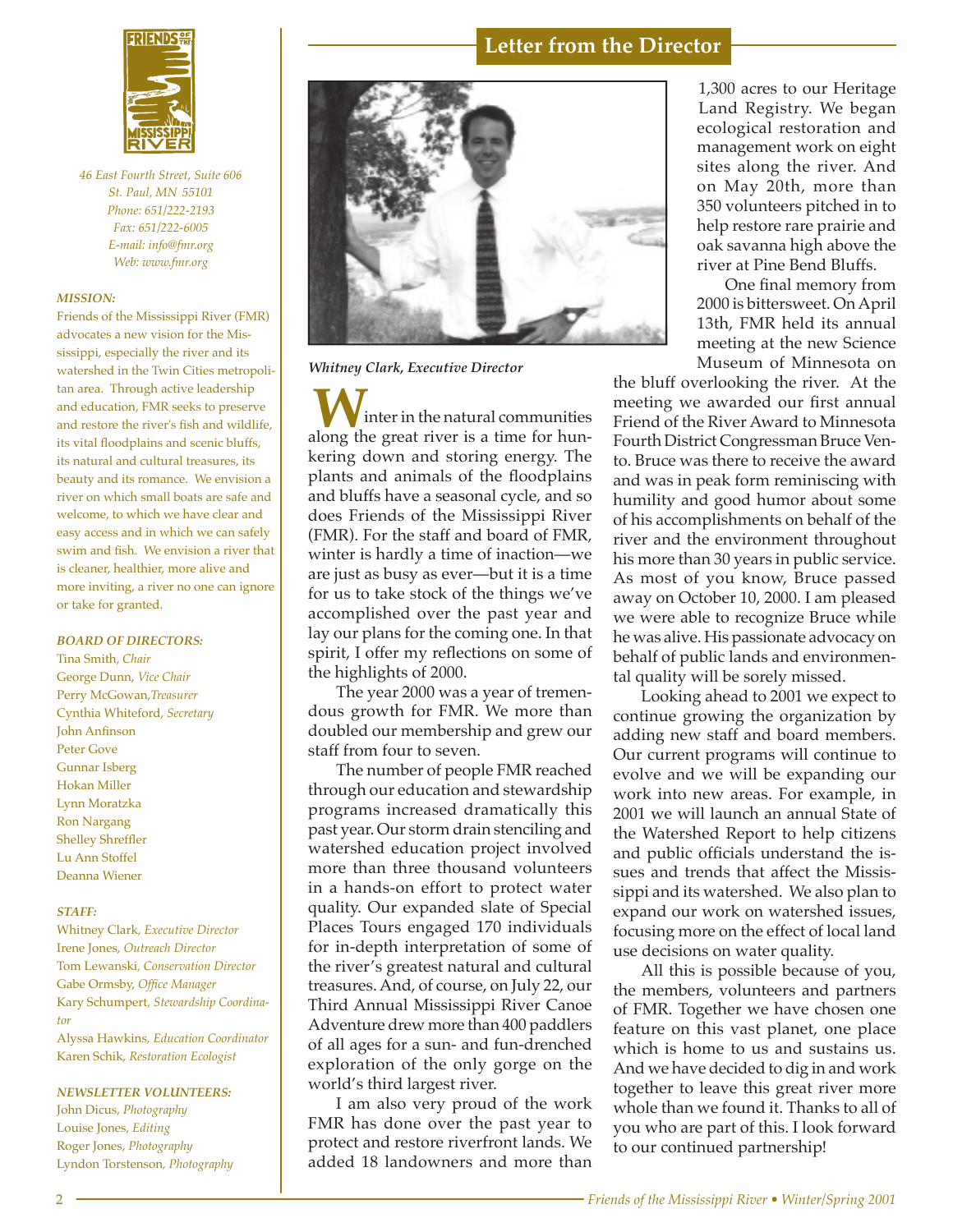### **Essay Board & Staff**

### Camping Memories: The Mississippi River

#### *Thuy Nguyen, Age 11*

The sun was big and high in the blue Saturday sky. I lifted my head to catch the warm rays dancing on my hair and in my cousin's eyes. We were on our way to our campsite on the Mississippi River, just a ten-minute drive from our house by the State Capitol. Our silver boat was splashed and rocked from side to side by the strong current of this famous river.

Once we reached the land, my cousins started to set up the tents for the night while I ran around exploring the shore. The fine, white sand felt like silk under my feet. Waves caressed my hands with gentle touches, and when they receded they left colorful rocks behind. The water shone under the sun. The wind blew gently.

As soon as the sun began to set, we made a fire on a clear patch of ground. It crackled loudly in the silence of the evening and sent sparks flying around like fireworks. The bug repellent seemed to make no difference to the mosquitoes, and even though their bites itched like crazy, no one was paying attention to them—the full moon had become the main attraction.

Under its magical cool rays everything was quiet. We could see the woods behind us, and a winding path that led into the woods looked like a road fairies might use. Before us the water was a smooth, sparkling, white-silver carpet.

I will never forget the peace and beauty of the Mississippi River in the moonlight.

*This essay was selected for and originally published by "Voices for the Land" a project sponsored by 1,000 Friends of Minnesota.*

✄

#### Welcome Karen Schik – Restoration Ecologist

Karen Schik, the newest addition to our growing staff, brings a wealth of knowledge and experience to FMR's conservation efforts in the Vermillion and Mississippi Watersheds. Karen earned a Master of Science Degree in Conser-



vation Biology from the University of Minnesota, where she did research on the impacts of agriculture on wetland bird communities. She has many years of experience as an educator and environmental consultant, and most recently held the position of landscape designer for EnergyScapes, a private company that specializes in landscaping with native plants. With a background that blends technical and interpersonal experience, Karen is well suited for her work on conducting habitat assessments and helping landowners to develop and implement management and restoration plans. She also loves to lead bird and wildflower hikes, so look for Karen on some of FMR's Special Places Tours!

#### Farewell to Founding Board Member, Amy Middleton

Amy Middleton, river activist extraordinaire, has resigned from the FMR Board of Directors after seven years of service and inspiration. Amy helped shape FMR's mission, purpose and growth to where it is today. Amy's accomplishments are too many to list here, but she will be missed and we are grateful for the time and energy she gave to FMR. Amy is enjoying motherhood and her new baby girl, and she will contine her environmental consulting work with MMC associates. (You can read more about Amy in FMR's Winter 2000 newsletter on our website.)

# *It's a great time to become a Friend of the Mississippi River*

Join us — or continue our friendship — as we expand our efforts to protect the mighty Mississippi! All contributions to FMR are tax deductible. Please make checks payable to Friends of the Mississippi River and send them, along with this form, to 46 E. Fourth St., Suite 606, St. Paul, MN 55101 *•* 651/222-2193.

| Name    |                                            | $\Box$ \$5Youth       |                       |
|---------|--------------------------------------------|-----------------------|-----------------------|
|         |                                            |                       | □ \$15Student/Senior  |
|         |                                            | $\Box$ \$25Individual |                       |
| Address |                                            |                       | $\Box$ \$40Household* |
|         |                                            | $\Box$ \$50Sponsor    |                       |
|         |                                            | □ \$100Supporter      |                       |
| City    | $State$ $\_\_$ $\_\_$ $\_\_$ $\_\_$ $\_\_$ | □ \$500Sustainer      |                       |
|         |                                            | $\Box$ \$1,000+Patron |                       |

✳ If you join at a level of \$40 or more, you will receive the beautiful, full-color FMR poster,"Native Fish of the Upper Mississippi River - A Diversity of Species" or a set of ten notecards featuring the photographs of Henry Bosse. These items are also for sale individually. Contact FMR for information.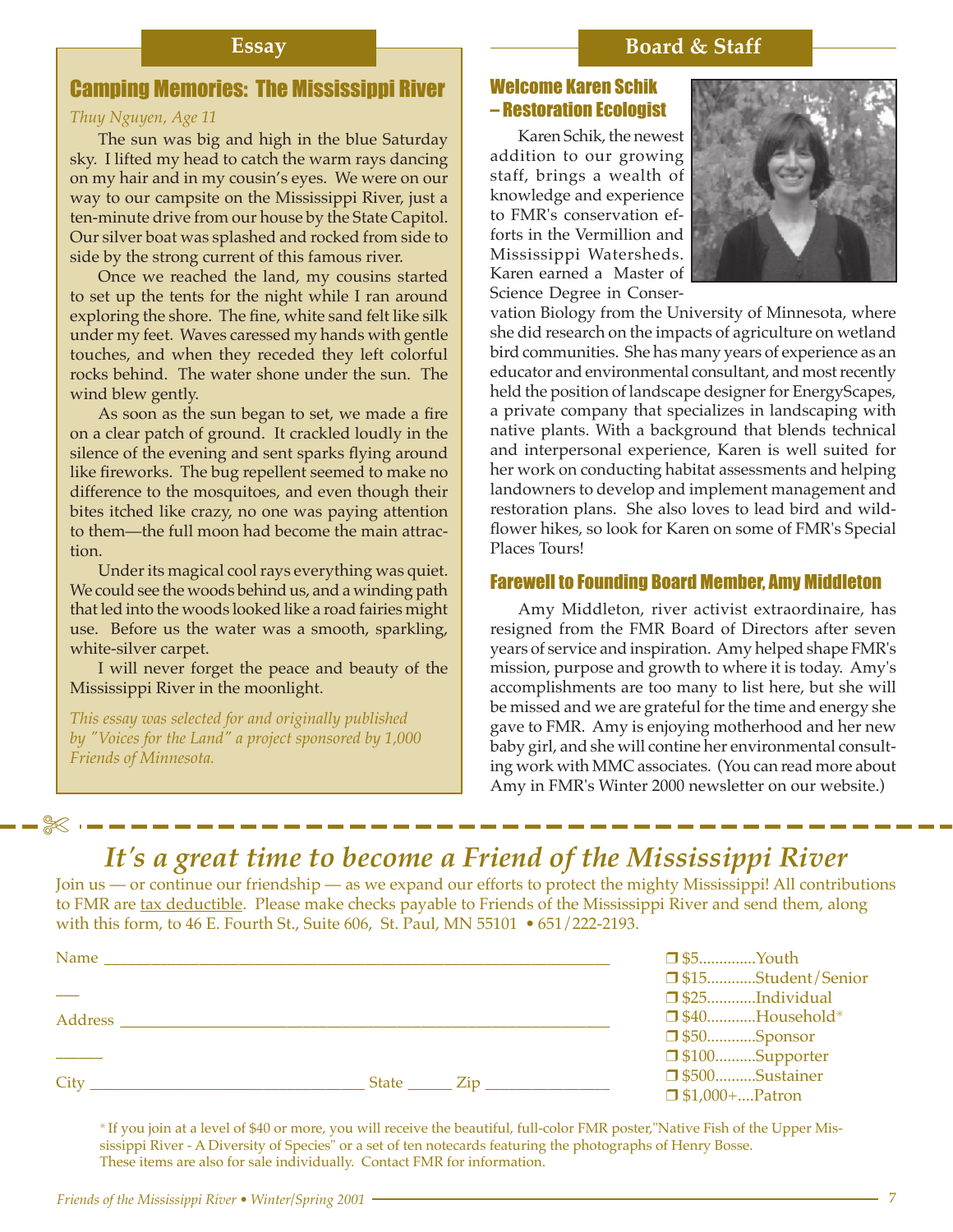#### Mississippi River." Ways to Protect Shoreland

The human population is growing and, as such, new settlement and development is inevitable. But where and how development takes place can make all the difference. More than 27,000 acres of open space are urbanized each year in the Twin Cities, and riverfront land is often a prime target for development. The Metropolitan Council is promoting the concept of "Smart Growth" and encouraging communities in fast-growing areas to plan for more sustainable development, which includes the preservation of open space and shorelands. According to Met Council Chairman Ted Mondale, "Our lakes and rivers set the Twin Cities apart from other urban areas, and preserving their beauty and health is a key part of protecting and enhancing the quality of life in this region."

Community planning through programs such as the Farmland and Natural Areas Project in Dakota County is one way that residents and public officials are working to set priorities for protecting critical shoreland before development takes place. Tom Lewanski, FMR's Conservation Director, plays a key role in this effort and comments, "It's not surprising

# **Continued from Page 1 Cover Story**

to find out that many residents in Dakota County value shoreland areas and want to see them protected from development."

Community planning efforts often encourage protection of shorelands, but they generally cannot enforce it. For this reason, additional incentives need to be available to waterfront landowners who face economic pressure to sell their land for development. FMR works with riverfront landowners in

Loss of ecologically healthy shorelands does more that just threaten habitat; it can also severely impact water quality.

Dakota and Washington Counties to help match them up with available resources for land protection and native habitat restoration. So far, over 1,300 acres have been protected through the Mississippi-Vermillion Heritage Land Registry, which is a voluntary non-binding agreement. FMR is also working with landowners on the Vermillion River to provide funding and technical assistance for installing river buffers through a Metro Environment Partnership grant from the Met Council. (See related articles on p. 5.)

#### Shoreland Legislation

 Although these programs have been successful, shoreland protection is needed on a much broader scale in order to protect our water resources. For the past three years, FMR has been lobbying at the State Capitol for legislation to provide resources for shoreland buffer protection. If passed into law, the "Shoreland Buffers Bill" would provide cost-share grants to lake and riverfront owners for the establishment of vegetative shoreland buffers and fund the purchase of conservation easements from willing sellers on critical shoreland parcels. "The time is ripe for this initiative," says Whitney Clark, Executive Director of FMR. "Our strong economy has created a surplus of state money, some of which must be allocated to protecting our critical shorelands if we are to keep up with the region's booming development."

The State of Wisconsin is ahead of us on this one. State boards overseeing agriculture and natural resources are reviewing proposed regulations believed to be the first in the nation to require naturally planted buffer zones to capture polluted runoff from barnyards and farm fields as well as urban sources. Allen D. Shea, director of the WI DNR's Bureau of Watershed Management, said, "Sooner or later, other states will have to do the same thing, at which time cost-sharing dollars may not be available..." (Milwaukee Journal Sentinal, January 22, 2001).

Protecting and restoring shorelands is imperative if we hope to preserve the natural beauty, clean water and vital habitat that Minnesota has long enjoyed. Now is the time to direct our attention, and our public resources, toward this effort.

If you would like more information on FMR's initiatives to protect shoreland, please call 651/222-2193.

## Natural shoreland is sustainable for people and the environment. It provides habitat for wildlife and filters polluted runoff.



*Preserved and restored native shoreline vegetation protects water resources. Impacts include:*

- Reduced water runoff
- Filtered water runoff
- Increased groundwater infiltration
- Diverse and healthy habitats
- Visually attractive natual shoreline *Source: Minnesota Department of Natural Resources*



Natural Shoreline: Disturbed Shoreline: *Hard surfaces and reduced* 

*vegetation degrade water resources. Impacts include:*

- Dramatically increased water runoff
- Unfiltered water runoff
- Degraded aquatic and shoreland vegetation
- Less attractive scenery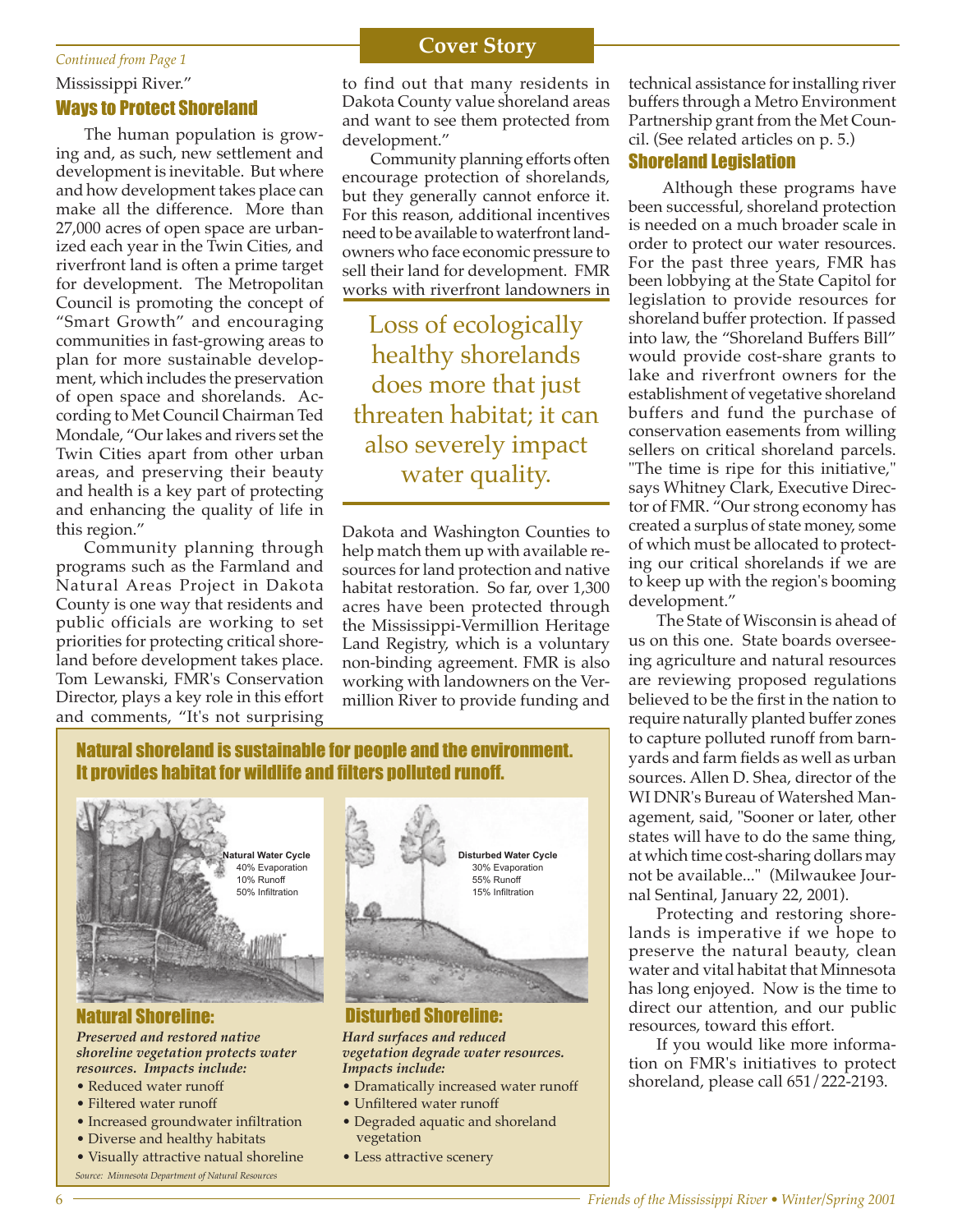*Friends of the Mississippi River • Winter/Spring 2001* 3

*Pictured left to right:* 

*George Dunn, Whitney Clark, Beth Hayden, Ryan Pool, Juliann Pool, Tom Lewanski, Congressman Bruce Vento*

# Special Places Tours A Great Way to Connect with the Mississippi River!

Were you able to join us for one of our events on the Mississippi River last year? If you did, you know what a great success they were. If you

didn't get a chance to join us for a canoe trip or an interpretive hike, read on and make room in your 2001 calendar! *(Check the calendar insert or our website—www.fmr. org—for details.)*

The Special Places Tours along the Mississippi River took us to many locations around the Twin Cities. We paddled the Mississippi downstream from Coon Rapids Dam, around Grey Cloud Island and through the Vermillion River Bottoms. A variety of migrating birds were spot-



ted at Crosby Farm and the Coon Rapids Dam Regional Parks, and we identified birds and wildflowers at the Hastings and Grey Cloud Dunes Scientific and Natural Areas (SNAs). We toured the neighborhood restoration projects of the Mississippi River Gorge in Minneapolis as well as exploring "daylighted" Phalen Creek of Swede Hollow in St. Paul.

It was one of the hottest days of the summer when 33 people joined us at the Swede Hollow Café to talk about the unique history of the area and sip cool teas. And a 13-degree windchill in May didn't keep a group of 25 hardy paddlers from experiencing the Vermillion Bottoms. Whatever the weather, we had great participation and a wonderful time on all the Special Places Tours.

The Third Annual Canoe Adventure was also a day to remember. With 450 people in attendance and gorgeous weather, the paddle was our greatest yet. One person said, "We may make this an annual event." Another commented, "It was a terrific day! The high point of my summer. Thanks to all the people who made it happen."

FMR sincerely thanks all the volunteers who gave their time and energy and helped to make these events a great success. We also wish to thank our event partners: Audubon Society, Hennepin Parks, Dakota County Parks, Minnesota Department of Natural Resources, Friends of Swede Hollow, Minneapolis Aquatennial, Mississippi National River and Recreation Area, Minnesota Canoe Association and Longfellow Community Council.



*Three awards were presented to outstanding river stewards at the first FMR Annual Celebration on April 13, 2000:*

**Friend of the River Award: The Honorable Bruce Vento, U.S. Congress** Congressman Vento was a champion for the Mississippi River and many other environmental issues throughout his career as a United States Congressman and a Minnesota legislator. Bruce passed away on October 10, 2000. He will be greatly missed by his friends, family and the public he served so well.

**Landowner of the Year: Ryan and Juliann Pool** The Pools of Ravenna Township are members of the Mississippi-Vermillion Heritage Land Registry. They are restoring a dry prairie and removing red cedar from their property.

**Volunteer of the Year: Beth Hayden** Beth gives an evening a week to FMR as the volunteer membership coordinator.



*Birding at Crosby Farm Regional Park in St. Paul*

## SAVE THE DATE... The Fourth Annual Canoe Adventure is July 21st

The Friends of the Mississippi River Aquatennial Canoe Adventure is an event to behold...and an event to attend. Last summer, over 450 people in 200+ canoes and kayaks participated in this exciting, guided paddle down the Mississippi from River Flats Park in Minneapolis, to Hidden Falls Park in St. Paul. The Fourth Annual Canoe Adventure, which is scheduled for July 21, 2001, will be just as grand! The morning paddle includes interpretive stops and "locking through" Lock #1. Lunch and educational activities are provided at the landing.

Don't miss this year's event! Let us know if you want to receive the registration brochure (available in Spring of 2001). Contact Alyssa at ahawkins@fmr.org or 651/222-2193.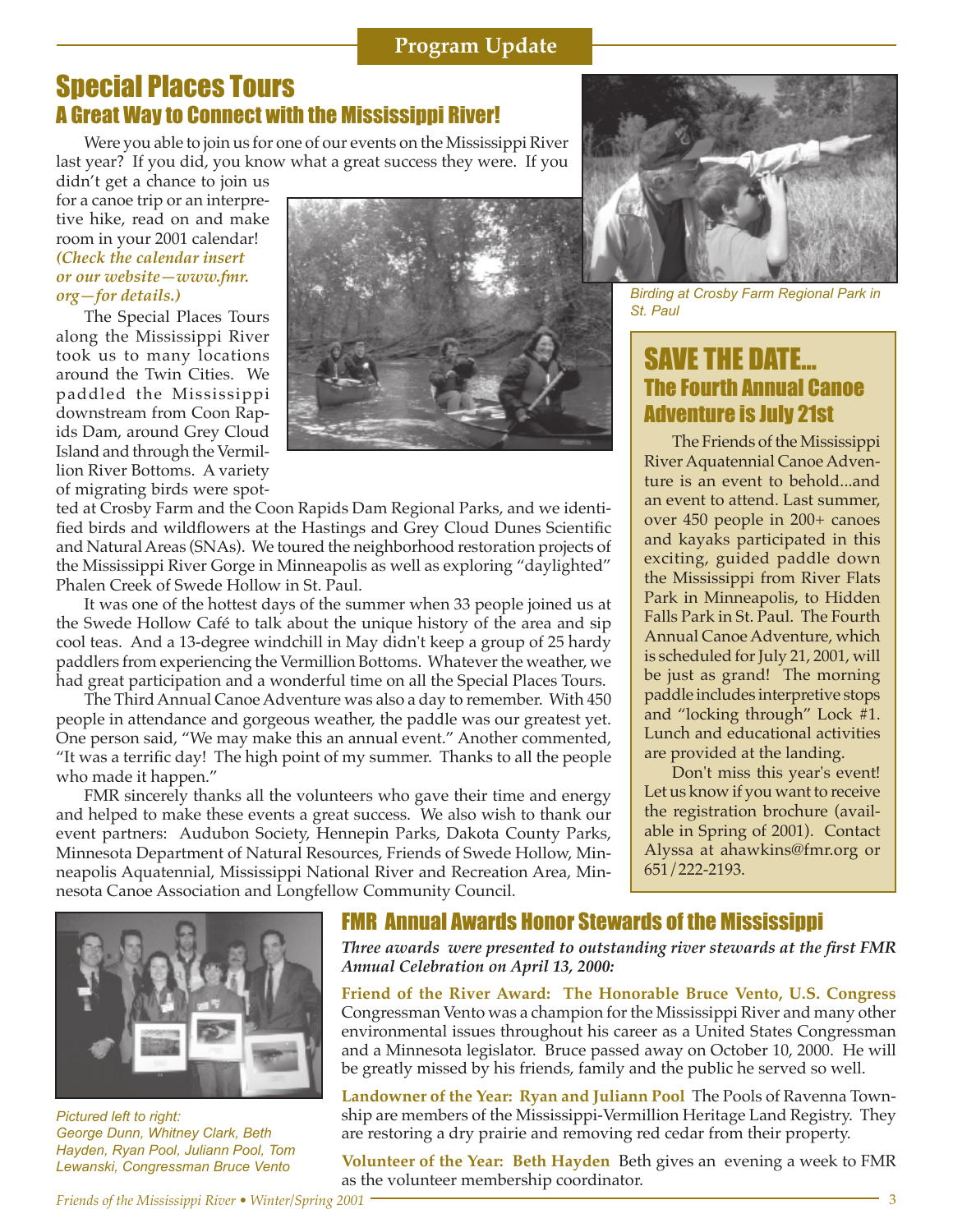### **Program Update**



## Volunteers Help to Restore Pine Bend Bluffs

On May 20th, over 350 volunteers spent a beautiful spring day removing invasive buckthorn and planting prairie seedlings at the Pine Bend Bluffs Natural Area overlooking the Mississippi River. Owned by Koch Petroleum Group (KPG), this picturesque spot includes some of the last remaining high quality natural areas along the Mississippi River in the Twin Cities metro area. Invasive exotic plant species, such as European buckthorn, present the biggest threat to the native plant communities of oak savanna, tallgrass prairie, and the rare sand gravel prairie.

Friends of the Mississippi River, in partnership with Great River Greening and KPG, worked to coordinate an event that attracted hundreds of volunteers and



numerous local officials who were eager to participate in and celebrate this ecological restoration.

Building upon the momentum from the May event, a group of volunteers returned to the site in September for a training event to learn how to identify and gather native prairie seeds. The seeds will be used in future restoration efforts at Pine Bend Bluffs.

This project is part of the Big Rivers Partnership and is funded by the Legislative Commission on Minnesota Resources, KPG and the National Fish and Wildlife Foundation.

#### Volunteer Supervisors are Needed for Restoration Events

*Top: A young volunteer plants prairie plugs at the Pine Bend Bluffs restoration event in May. Above: Jason Husveth (right), of Great River Greening, teaches volunteers about prairie seed identification at the Pine Bend Bluffs site in September.*

Volunteer supervisors are needed to participate in restoration events on the Mississippi River. Basic and advanced training is provided by Great River Greening (GRG). Supervisors are expected to help with one or more events. Join a training event on March 29 or 31. For more information see the calendar insert or call Maria at GRG:

## Storm Drain Stenciling Program Involves Thousands of Volunteers

For the past four summers Friends of the Mississippi River has taken to the streets of St. Paul with local volunteers to paint the message **"Please Don't Pollute! Drains to River"** near the storm drains. This year's stenciling season was a little different…

Working with the City of St. Paul and our two new stenciling partners, the Minneapolis Park and Recreation Board and the Minnehaha Creek Watershed District, FMR spread the word about urban runoff to a much broader audience this year. The project included painting the message next to storm drains and distributing doorhangers to homes and businesses in the neighborhood. The doorhangers provide citizens with tips on keeping pollution out of our stormwater and the Mississippi River. Over 3,000 volunteers participated in the stenciling campaign, getting to more than 6,000 drains and close to 30,000 doors.

Over the course of the summer we worked with a variety of groups including classrooms, scout groups, YMCAs, neighborhood organizations, churches, universities, singles groups, families and individuals. The University of St. Thomas Entrepreneurial group, Service Corps and the La Crosse Club contributed

more than 200 hours in the Summit Avenue area. Nearly 200 Girls Scouts from Chaska braved cold temperatures and spent a day in the Longfellow neighborhood of Minneapolis. And in just one week, Minneapolis' Folwell Neighborhood Organization gathered enough volunteers to stencil their entire neighborhood—that's over 350 drains!

It was definitely our busiest and most successful stenciling season yet. We're busy preparing for next spring, so if you are interested in participating or are part of a group looking for a service project, please contact Alyssa at 651/222-2193 or ahawkins@fmr.org, or visit our website at www.fmr.org.



*Girl Scouts from Chaska spent the day stenciling in south Minneapolis near the Mississippi River.*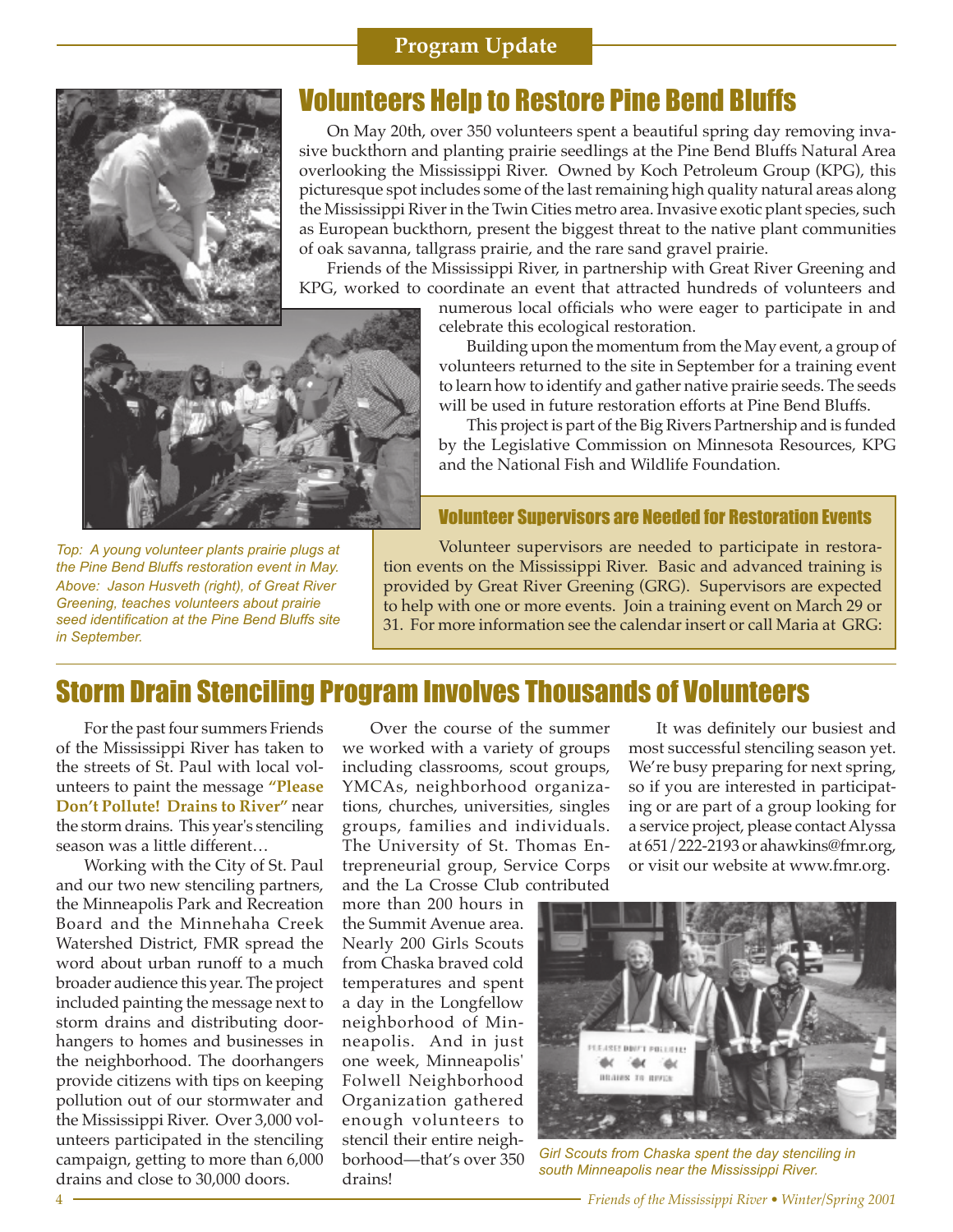# **Promoting Prairie Stewardship Equation Constructs Constructs Promoting Prairie Stewardship**

Many plant communities combine to form the wonderful Mississippi River ecosystem. Each community is a unique combination of plants and animals adapted to local natural features. Bedrock bluff prairie is a community that is a rare natural feature in Dakota County, representing less than 1.5% of the remaining natural habitat and less than 0.04% of the landscape. This type of prairie, once common in the metro area, is found along the bluffs of the Mississippi River and its tributaries in southeastern Minnesota. Often called "goat prairies," they are generally small openings located on steep south and westfacing slopes, surrounded by woodland. The thin soils, dry climate, and rock outcrops provide habitat for rare Minnesota plant species, such as kitten-tails and hill's thistle, and animals such as five-lined skink and timber rattlesnake. Through the DNR's Prairie Stewardship Planning Assistance Program, FMR began working with landowners in Ravenna Township this year to protect and improve this important natural resource.

Five landowners were delighted to work with us and to learn more about their backyard jewels. Some of them were already working to protect and improve what they recognized as a wonderful natural community. Portions of these prairies may have been grazed in the past, but luckily the invasion of exotic plant species has been minimal. The primary threat is encroachment by woody vegetation, especially red cedar. FMR staff surveyed each site, evaluated the condition and developed management recommendations. We gave each landowner a detailed prairie stewardship plan and many resources to assist them in implementing the plan. These neighbors are now meeting with each other to share their enthusiasm and to share project tasks and expenses. We hope to continue this work next year and reach many more bedrock bluff prairie landowners in the area. The dedication these landowners have shown in improving and protecting the prairies that exist on their property contributes in important ways to enhancing the Mississippi River for the animals, plants, and people that reside within it and along its banks.

# Vermillion River Projects Continue

FMR continues to work on improving habitat and water quality of the Vermillion River, a tributary of the Mississippi in Dakota County. This year, the Vermillion assessment focused on an eight-mile stretch of the South Branch from Hwy 3 to Hwy 52. This habitat and stream evaluation of a 600-foot river corridor provides information on the ecological health of the river system and helps to identify areas with restoration opportunities. Optimally, we want to see a wide vegetated buffer between the river and adjacent land uses. Grasses are ideal for filtering runoff, and trees and shrubs provide deep anchoring of

soil and shading of the stream. A good diversity of native plant species provides habitat for wildlife.

With a grant from the Metropolitan Council, FMR began working with landowners this year to address bank erosion and riparian buffer issues within the entire Vermillion River system. Projects will consist of using native plantings to increase the vegetated buffer width, and using bioengineering techniques to stabilize stream banks.

*The Quade Property, shown at right, is part of the Vermillion Buffers Project. Work is currently underway to restore healthy riparian vegetation to the eroded bank. Stabilizing this streambank will improve both habitat and water quality in the Vermillion River, a tributary of the Mississippi.*

The Mississippi-Vermillion Heritage Land Registry was developed to acknowledge and support landowners along these two rivers who are taking steps to protect and enhance the natural areas on their property. When the individual efforts of several landowners are combined, significant improvements can occur that profoundly impact the river locally and nationally.

Through the variety of projects in which FMR takes the lead, such as Prairie Stewardship, Vermillion River Buffers, and Big Rivers Partnership, more and more landowners are being recruited for the Registry. The Registry allows FMR to begin relationships with landowners. We provide ecological information and help them understand how their efforts fit into the larger Mississippi ecosystem. "People generally want to do the right thing for the environment, and the Registry gives them a partner in their conservation work" explained Tom Lewanski, FMR's Conservation Director. As of November 1st, over 1,300 acres have been enrolled in the Registry. If you would like to learn more about the program contact Tom Lewanski at 651/222-2193 or tlewansk@fmr.org.

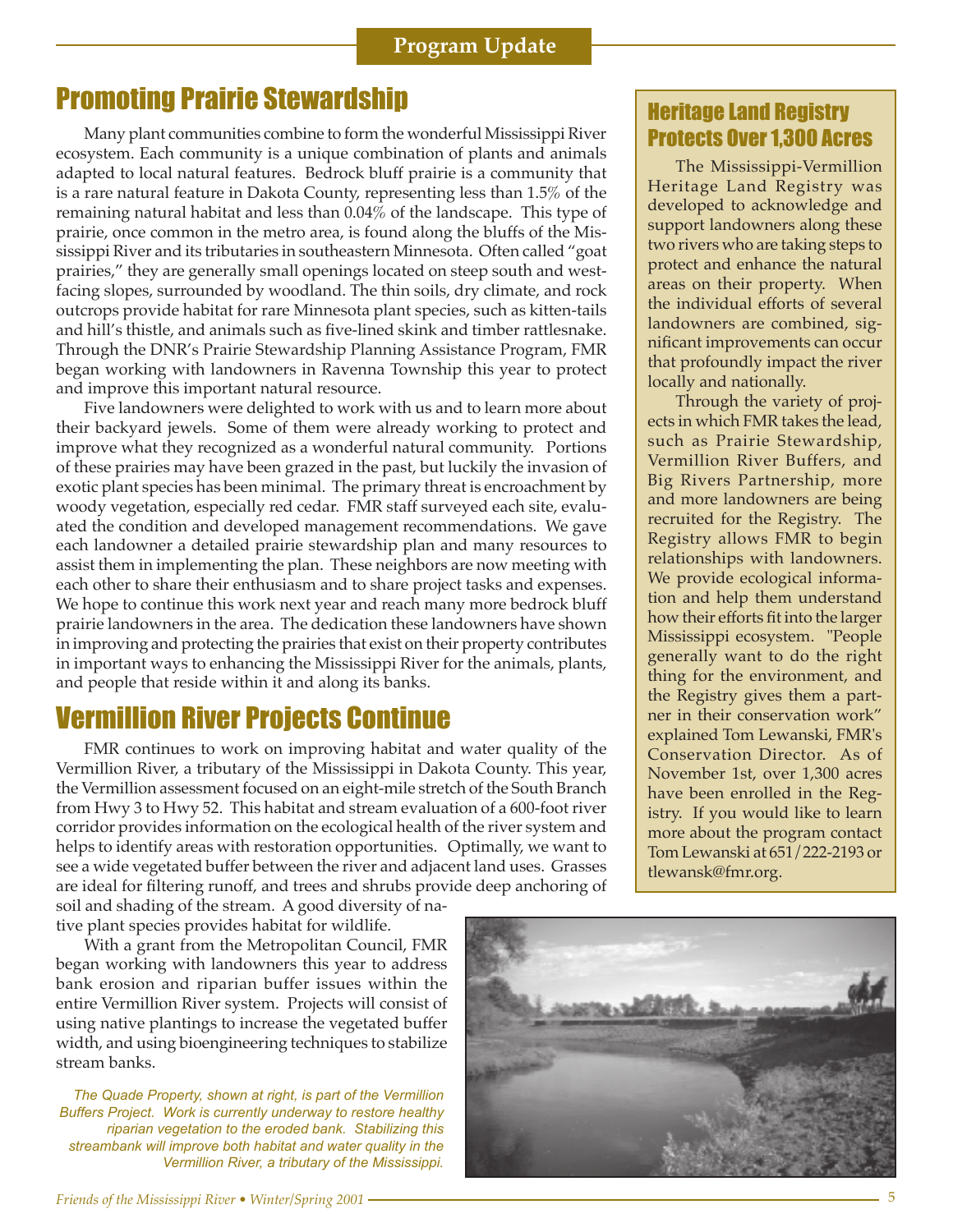# FEBRUARY 2001

#### **Eagle Watching at the National Eagle Center**

#### *Weekends through March, Wabasha*

Every weekend through March, National Eagle Center volunteers provide guided eagle watching at the observation deck from 1-3 p.m. Bring binoculars and warm clothes. The Center is at 152 Main St. and open from 10 a.m. - 3 p.m. *For more information visit www.eaglewatch.org.*

#### **Snowshoeing the Vermillion River Bottoms**

#### *Meet at Hastings Middle School, Hastings Sunday, February 18, 1-4 p.m.*

Join FMR and Dakota County Parks on a snowshoe hike through the breathtaking winter wonderland of the Vermillion River Bottoms, one of the largest and most pristine natural places in the metro area. Explore and learn about this unique floodplain environment by investigating winter wildlife, animal tracks and even a few signs of spring. Registration required, space is limited. Equipment provided but dress for the weather and wear winter boots. \$7/person or \$15/family.

*For more information or to sign up, contact Dakota County Parks at 651/438-4660.*

#### **Candlelight Ski**

*Schaar's Bluff, Spring Lake Park Reserve, Hastings Saturday, February 24, 5-9 p.m.* 

Invite your family and friends to an evening of skiing by the light of the full moon and the soft glow of candlelight along an illuminated 5.8k trail along the Mississippi River bluffs. Program is free, bring your own equipment.

*For more information call Dakota County Parks at 651/ 438- 4660.*

#### **Mississippi Panorama**

#### *Children's Theater Company, Minneapolis February 20 through April 1*

Join a voyage and a phenomenal journey through time to a mystical, animated place, teeming with outlandish characters. It's a magical, music-filled tall tale with touches of reality. Because a majestic old river has secrets to reveal—to you. *For ticket information call 612/874-0400.*

# MARCH 2001

#### **Mississippi Bluff and Riverbank Protection**

*March 8, 7-9 p.m. - Lakeland Park, Brooklyn Park March 15, 7-9 p.m. - Hastings City Hall, Hastings*

Join a forum on what homeowners and other residents can do to help contribute to the health of the Mississippi River by controlling runoff, reducing erosion and planting vegetation. *For information contact Dan Ercke at MNRRA (National Park Service) at 651/290-3030, ext 235.*

#### **Low Impact Development Workshop**

#### *Royal Cliff Conference Center, Eagan Wednesday and Thursday, March 14-15*

A two-day workshop on protecting water resources through low impact development. Topics include: managing growth in a water rich region, local land-use planning, conservation design, modeling low impact systems and addressing policy implications.

*For information, call Dakota County SWCD at 651/480- 7777.*

#### **Your Urban Yard: Landscaping for Water Quality**

*March 21, 6:30-8 p.m. Powderhorn Park Center, Minneapolis March 22, 6:30-8 p.m. Nokomis Rec. Center, Minneapolis March 29, 6:30-8 p.m. Baker Community Center, St. Paul March 28, 6:30-8 p.m. Merrick Community Center, St. Paul*

Join FMR for a community workshop on improving the health of the Mississippi from your own backyard. We'll give you tips on everything from turf maintenance and rain gutters to backyard native plantings and porous pavement. *For more information contact Alyssa at FMR at 651/222- 2193.*

### **The Truth About Exotic Species**

*March 22, 7-9 p.m. - Battle Creek Recreation Center, St. Paul March 29, 7-9 p.m. - Anoka City Hall, Anoka*

This forum will provide residents with information on exotic species that are currently present within the Mississippi River community, how they are impacting the river's resources, and how residents can help control and avoid exotic threats. *For information contact Dan Ercke at MNRRA (National Park Service) at 651/290-3030, ext 235.*

### **Mississippi River Leaders Forum**

*Humanities Education Center, St. Paul Wednesday, March 28, 7:30-9:30 a.m.*

FMR hosts a breakfast forum for river stakeholders from local and county governments, state and federal agencies, riverrelated businesses, non-profits, community organizations and foundations. We meet every other month to facilitate networking, communication and cooperation toward reaching



*Public officials and other stakeholders discussed river protection issues in preparation for the 2000 Legislative Session last year at a Mississippi River Leaders Forum, hosted by FMR.*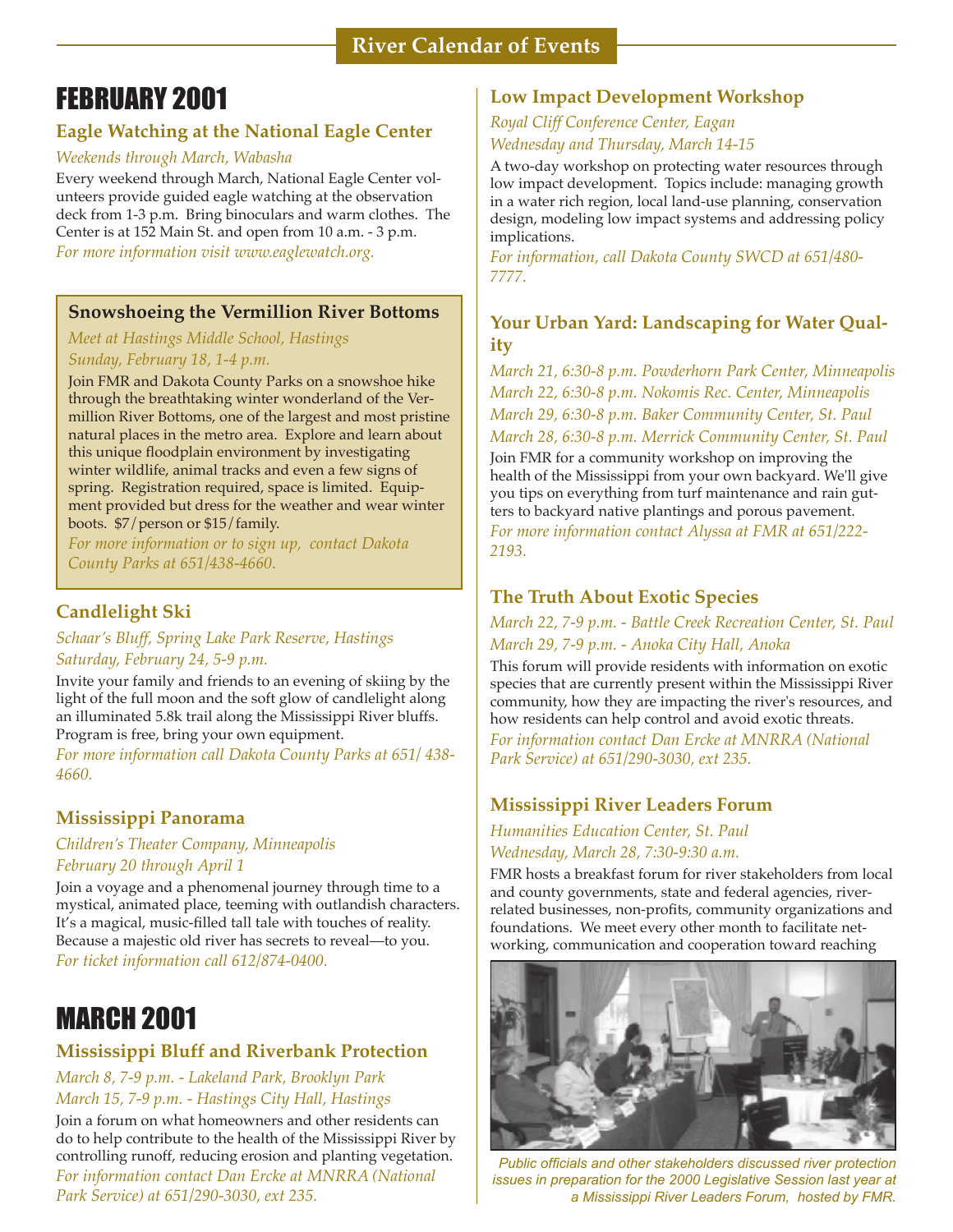# **LOOKING AHE**



*FMR teamed up with Audubon and Hennepin Parks to lead a birding hike along the Mississippi at Coon Rapids Dam Regional Park West last spring as part of our Special Places Tours, a series of guided educational programs that highlight special places along the river.* 

**River Calendar of Events**

#### our common agenda. \$8 in advance, \$10 at the door. *Please call FMR at 651/222-2193 for more information or to register for the March meeting.*

### **River Restoration Supervisor Training**

#### *Sponsored by Great River Greening, St. Paul March 29, 6-9 p.m. or March 31, 9 a.m.- noon*

If you enjoy working with people and teaching them about ecological restoration, don't miss this chance to participate in a unique project. Fifty volunteer supervisors will be needed for the native tree and shrub planting at Shepard Road on May 19th, and there will be several other opportunities to supervise at volunteer events in the Twin Cities throughout 2001. In the training you will learn about native plant identification, proper tree and shrub planting techniques, and design strategies so you can pass this knowledge on to volunteers at planting and ecological restoration events. Once you've completed the basic training, you will have access to specialized and advanced trainings offered by Great River Greening.

*Call to sign up - spaces are limited. 651/665-9500 ext 2, or contact through the website - www.greatrivergreening.org Questions? call Maria at 651/665-9500 ext 11.*

### **Big Rivers Partnership Volunteer Events**

#### *River locations throughout the metro area*

The Big Rivers Partnership is a team of 14 government agencies and non-profits, administered by Great River Greening, that have joined forces to restore critical river valley habitat while building community investment in our urban natural resource base. Volunteers are needed to help restore native vegetation at several sites in the Twin Cities. There are many ways to get involved. Pre-registration is required for all events and trainings.

*For a schedule of events or to sign up, call Great River Greening at 651/665-9500 ext 2, or visit their website at www.greatrivergreening.org.*

## **The Mighty Mississppi Passport**

#### *River event listing for the metro area*

The Mighty Mississippi Passport Program is a

collection of more than 60 family-friendly activities on or near the Mississippi River in the metropolitan area. Participants receive stamps at each activity and are eligible to win prizes.

*To receive your own Mighty Mississippi Passport call 612/676-9444. For more information visit the Mississippi Passport website at www.mississippipassport.org*

# FMR Special Places Tours

#### *River locations throughout the metro area*

You don't have to travel six hours to experience the wilderness - it's in your own back yard! Friends of the Mississippi River and partners are sponsoring a second season of tours that highlight special places along the river in the Twin Cities area. Discover the rich natural and cultural resources of the Mississippi, and learn about threats to the river and how people are working together to protect and enhance our watershed.

*The Special Places Tours schedule listed here is subject to change. If you would like to receive the brochure (ready in March), please call FMR at 651/222-2193 or visit us on the web at www.fmr.org.*

#### **Birding at Katharine Ordway Natural History Study Area**  *Sunday, April 29, 7:30-9:30 a.m., Inver Grove Heights*

#### **Birding for Beginners at Coon Rapids Dam Regional Park West**  *Saturday, May 5, 7:30-9:30 a.m., Brooklyn Park*

**Paddling the Vermillion River Bottoms** *Saturday, May 12, 8:00 a.m.-3:00 p.m., Hastings*

**Birding in Lilydale Regional Park** *Saturday, May 19, 7:30-9:30 a.m., St. Paul, West Side*

**Pine Bend Bluffs Natural History Hike** *Saturday, June 9, 9:30-11:30 a.m., Rosemount*

**A Bird's Eye View of History** *Wednesday, June 20, 6:00-8:00 p.m., Mounds Park, St. Paul*

# **Fourth Annual Mississippi River Canoe Adventure**

*Saturday, July 21, 8:00 a.m.-2:00 p.m., Minneapolis/St. Paul*

**Prairie Wildflower Walk at Grey Cloud Dunes Scientific and Natural Area** *Sunday, August 5, 9:30-11:30 a.m., Cottage Grove*

**Exploring the Critters of Elm Creek** *Saturday, August 18, 10:00 a.m.-12:30 p.m., Champlin*

**Biking the Mississippi River Regional Trail** *Saturday, September 22, 1:00-3:30 p.m., Fridley*